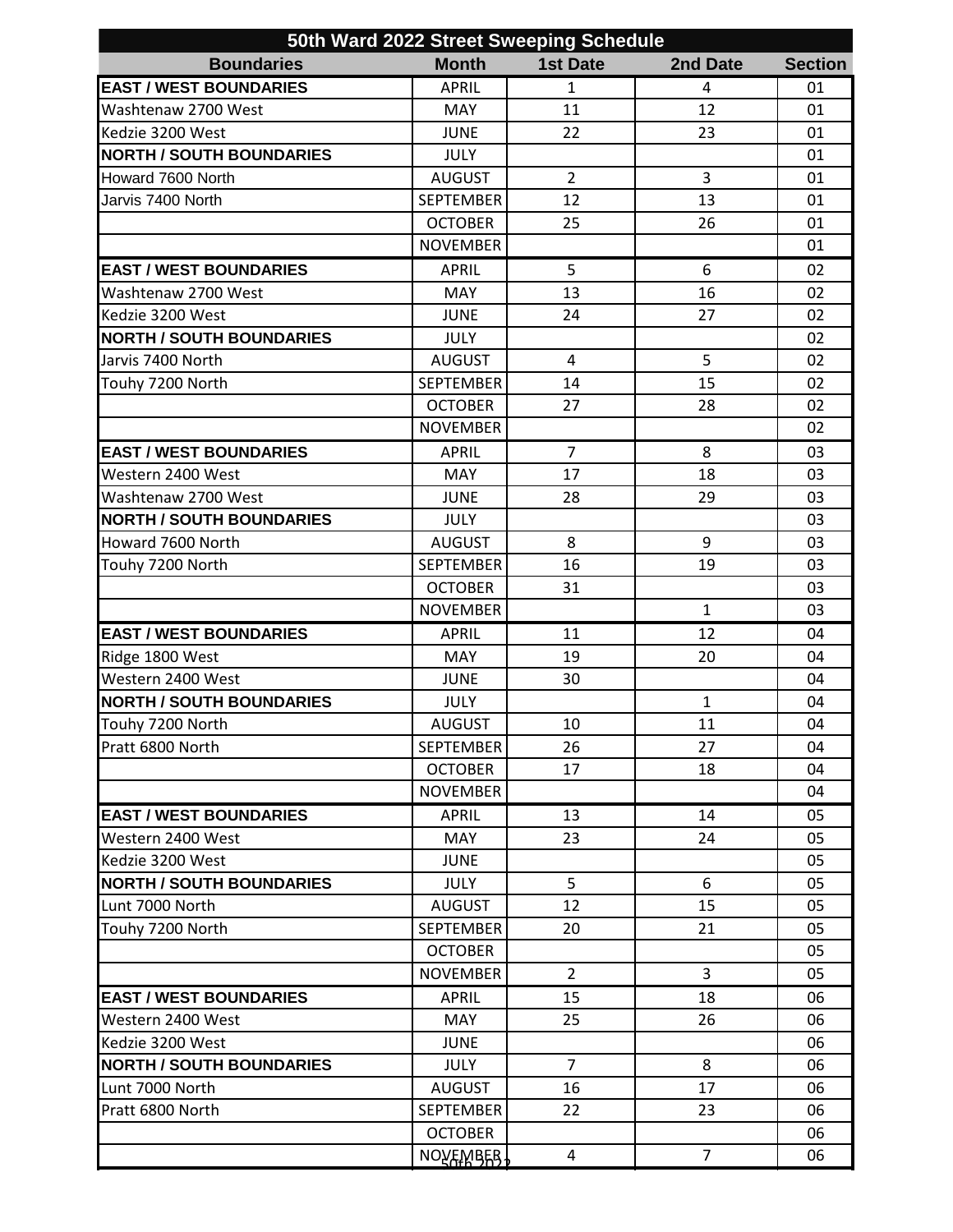| 50th Ward 2022 Street Sweeping Schedule |                  |                 |                |                |  |  |  |
|-----------------------------------------|------------------|-----------------|----------------|----------------|--|--|--|
| <b>Boundaries</b>                       | <b>Month</b>     | <b>1st Date</b> | 2nd Date       | <b>Section</b> |  |  |  |
| <b>EAST / WEST BOUNDARIES</b>           | <b>APRIL</b>     | 19              | 20             | 07             |  |  |  |
| Francisco 2900 West                     | <b>MAY</b>       | 27              | 31             | 07             |  |  |  |
| Kedzie 3200 West                        | <b>JUNE</b>      |                 |                | 07             |  |  |  |
| <b>NORTH / SOUTH BOUNDARIES</b>         | <b>JULY</b>      | 11              | 12             | 07             |  |  |  |
| Pratt 6800 North                        | <b>AUGUST</b>    | 18              | 19             | 07             |  |  |  |
| Devon 6400 North                        | <b>SEPTEMBER</b> | 28              | 29             | 07             |  |  |  |
|                                         | <b>OCTOBER</b>   |                 |                | 07             |  |  |  |
|                                         | <b>NOVEMBER</b>  | 8               | 9              | 07             |  |  |  |
| <b>EAST / WEST BOUNDARIES</b>           | <b>APRIL</b>     | 25              | 26             | 08             |  |  |  |
| Talman 2632 West                        | <b>MAY</b>       |                 |                | 08             |  |  |  |
| Francisco 2900 West                     | <b>JUNE</b>      | $\mathbf{1}$    | $\overline{2}$ | 08             |  |  |  |
| <b>NORTH / SOUTH BOUNDARIES</b>         | <b>JULY</b>      | 13              | 14             | 08             |  |  |  |
| Pratt 6800 North                        | <b>AUGUST</b>    | 22              | 23             | 08             |  |  |  |
| Devon 6400 North                        | <b>SEPTEMBER</b> | 30              |                | 08             |  |  |  |
|                                         | <b>OCTOBER</b>   |                 | 3              | 08             |  |  |  |
|                                         | <b>NOVEMBER</b>  | 10              | 11             | 08             |  |  |  |
| <b>EAST / WEST BOUNDARIES</b>           | <b>APRIL</b>     | 27              | 28             | 09             |  |  |  |
| Western 2400 West                       | <b>MAY</b>       |                 |                | 09             |  |  |  |
| Talman 2632 West                        | <b>JUNE</b>      | $\overline{7}$  | 8              | 09             |  |  |  |
| <b>NORTH / SOUTH BOUNDARIES</b>         | <b>JULY</b>      | 15              | 18             | 09             |  |  |  |
| Pratt 6800 North                        | <b>AUGUST</b>    | 24              | 25             | 09             |  |  |  |
| Devon 6400 North                        | <b>SEPTEMBER</b> |                 |                | 09             |  |  |  |
|                                         | <b>OCTOBER</b>   | 6               | $\overline{7}$ | 09             |  |  |  |
|                                         | <b>NOVEMBER</b>  | 14              | 15             | 09             |  |  |  |
| <b>EAST / WEST BOUNDARIES</b>           | <b>APRIL</b>     | 21              | 22             | 10             |  |  |  |
| Ridge 1800 West                         | <b>MAY</b>       |                 |                | 10             |  |  |  |
| Western 2400 West                       | <b>JUNE</b>      | 3               | 6              | 10             |  |  |  |
| <b>NORTH / SOUTH BOUNDARIES</b>         | <b>JULY</b>      | 19              | 20             | 10             |  |  |  |
| Pratt 6800 North                        | <b>AUGUST</b>    | 26              | 29             | 10             |  |  |  |
| Devon 6400 North                        | <b>SEPTEMBER</b> |                 |                | 10             |  |  |  |
|                                         | <b>OCTOBER</b>   | 4               | 5              | 10             |  |  |  |
|                                         | <b>NOVEMBER</b>  | 16              | 17             | 10             |  |  |  |
| <b>EAST / WEST BOUNDARIES</b>           | <b>APRIL</b>     | 29              |                | 11             |  |  |  |
| Hoyne 2100 West                         | MAY              |                 | $\overline{2}$ | 11             |  |  |  |
| Talman 2632 West                        | <b>JUNE</b>      | 9               | 10             | 11             |  |  |  |
| <b>NORTH / SOUTH BOUNDARIES</b>         | <b>JULY</b>      | 21              | 22             | 11             |  |  |  |
| Granville 6200 North                    | <b>AUGUST</b>    | 30              | 31             | 11             |  |  |  |
| Devon 6400 North                        | <b>SEPTEMBER</b> |                 |                | 11             |  |  |  |
|                                         | <b>OCTOBER</b>   | 11              | 12             | 11             |  |  |  |
|                                         | <b>NOVEMBER</b>  |                 |                | 11             |  |  |  |
| <b>EAST / WEST BOUNDARIES</b>           | <b>APRIL</b>     |                 |                | 12             |  |  |  |
| Talman 2632 West                        | <b>MAY</b>       | 3               | 4              | 12             |  |  |  |
| Richmond 2932 West                      | <b>JUNE</b>      | 13              | 14             | 12             |  |  |  |
| <b>NORTH / SOUTH BOUNDARIES</b>         | <b>JULY</b>      | 25              | 26             | 12             |  |  |  |
| Devon 6400 North                        | <b>AUGUST</b>    |                 |                | 12             |  |  |  |
| Peterson 6000 North                     | <b>SEPTEMBER</b> | $\mathbf{1}$    | $\overline{2}$ | 12             |  |  |  |
|                                         | <b>OCTOBER</b>   | 13              | 14             | 12             |  |  |  |
|                                         | NOYEMBEB1        |                 |                | 12             |  |  |  |